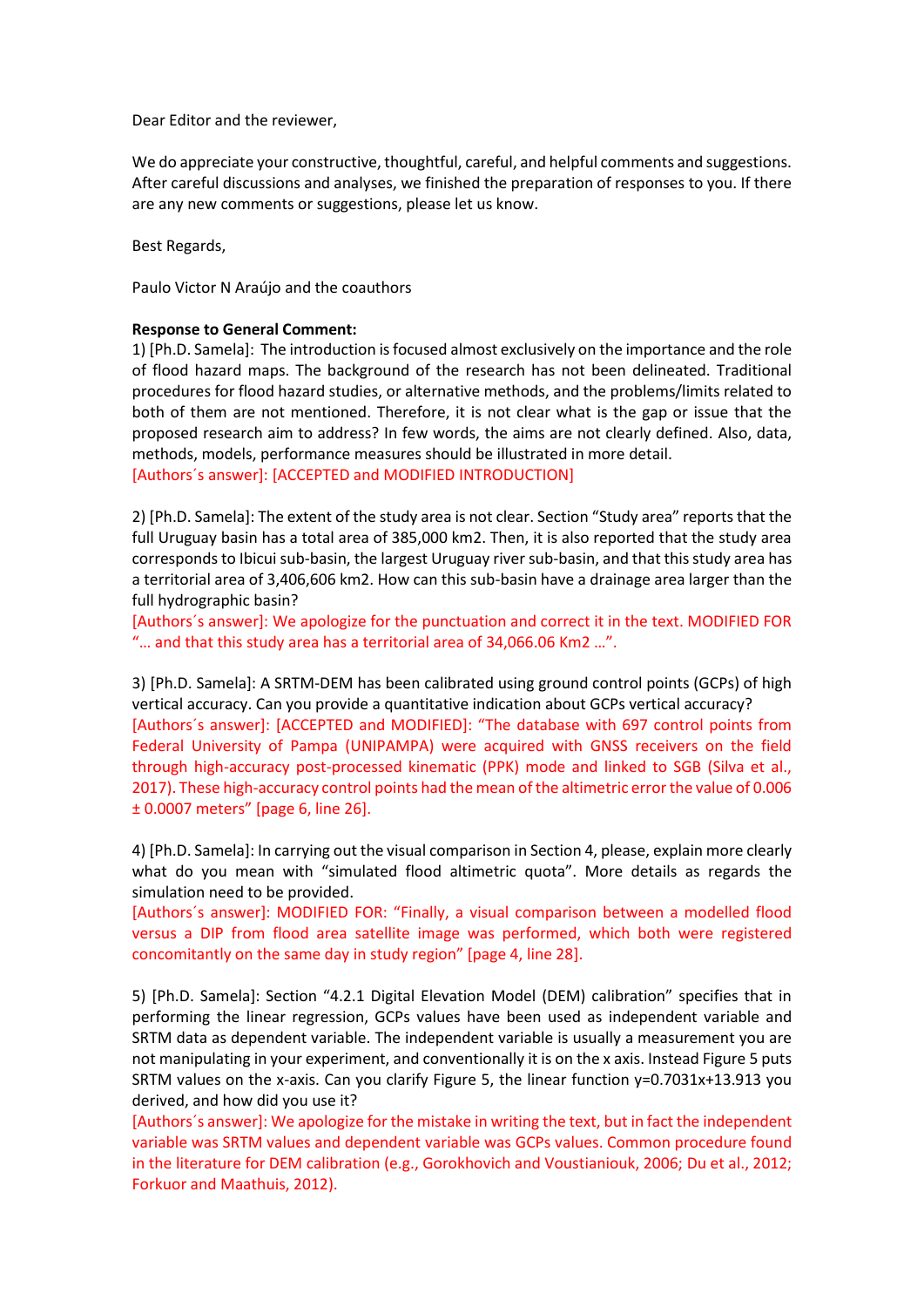[TEXT MODIFIED FOR]: "This dataset was submitted to Linear Regression analysis, with ground control point values as dependent variable and SRTM data as independent variable. Common procedure found in the literature for DEM calibration (e.g., Gorokhovich and Voustianiouk, 2006; Forkuor and Maathuis, 2012)." [page 5, line 6].

## **Reference**

Forkuor G. and Maathuis, B.: Comparison of SRTM and ASTER Derived Digital Elevation Models over Two Regions in Ghana – Implications for Hydrological and Environmental Modeling, in: Studies on Environmental and Applied Geomorphology, edited by: Piacentini, M. and Miccadei E., IntechOpen, [https://doi.org/10.5772/28951,](https://doi.org/10.5772/28951) 2012.

Gorokhovich Y. and Voustianiouk A.: Accuracy assessment of the processed SRTM-based elevation data by CGIAR using field data from USA and Thailand and its relation to the terrain characteristics, Remote Sensing of Environment, 104, 409-415, [https://doi.org/10.1016/j.rse.2006.05.012,](https://doi.org/10.1016/j.rse.2006.05.012) 2006.

6) [Ph.D. Samela]: As far as I understand, the function obtained in Linear Regression has been used to predict the dependent variable values (the DEM values) as a function of the GCPs. Then the original SRTM DEM and the DEM adjusted with GCPs have been compared and RMSE has been evaluated. More interesting, in my opinion, would be to make a statistical comparison between the "new" adjusted DEM values against GCPs different from the ones used for the calibration, in order to validate the improvement in accuracy produced by this procedure.

[Authors´s answer]: We understand the concern, however for this study, we defined use of 100% of the control points for calibration and evaluation, as found in the literature (e.g., Araújo and Amaral, 2016).

## **Reference**

Araújo, P.V.N. and Amaral, R.F.: Mapping of coral reefs in the continental shelf of Brazilian Northeast through remote sensing, Journal of Integrated Coastal Zone Management, 16, 5-20, [http://dx.doi.org/10.5894/rgci629,](http://dx.doi.org/10.5894/rgci629) 2016.

7) [Ph.D. Samela]: As regards the comparison showed in Figure 8 between the results of the proposed approach and CBERS-4/MUX satellite image for 12 June 2017, I suggest complementing this visual comparison with some statistics and performance measures. I believe this validation will improve the manuscript and the reliability of the proposed method.

[Authors´s answer]: It would be very interesting this strategy of validation, however to materialize it we faced the spectral limitation of the MUX sensor of CBERS-4 satellite. Due to the existence of trees with high crowns, in sectors affected by the flood, these would be masked in the PDI process. In our strategy, we opted to perform only comparative visual analysis. A future solution would be the use of other sensors, which are not currently available to authors.

## **Response to Minor comments:**

1) Line 2, Abstract: replace "historic" with "historical". [ACCEPTED and MODIFIED]

2) Line 15, Abstract: instead of "fluviometric temporal series records" I suggest "temporal series of streamflow records". [ACCEPTED and MODIFIED FOR]: "…temporal series of maximum annual level records of Uruguay river…"

3) Line 15-16, Abstract: Check subject-verb agreement in "The annual maximum. . .were linked to. . .". [ACCEPTED and MODIFIED FOR]: The temporal series of maximum annual level records of Uruguay River, for years of 1942 to 2017, to Brazilian Geodetic System were linked using geometric levelling and submitted the descriptive statistical analysis and probability.

4) Line 16, Abstract: "submitted the statistical analysis". Unclear. [ACCEPTED and MODIFIED]: "submitted the descriptive statistical analysis and probability".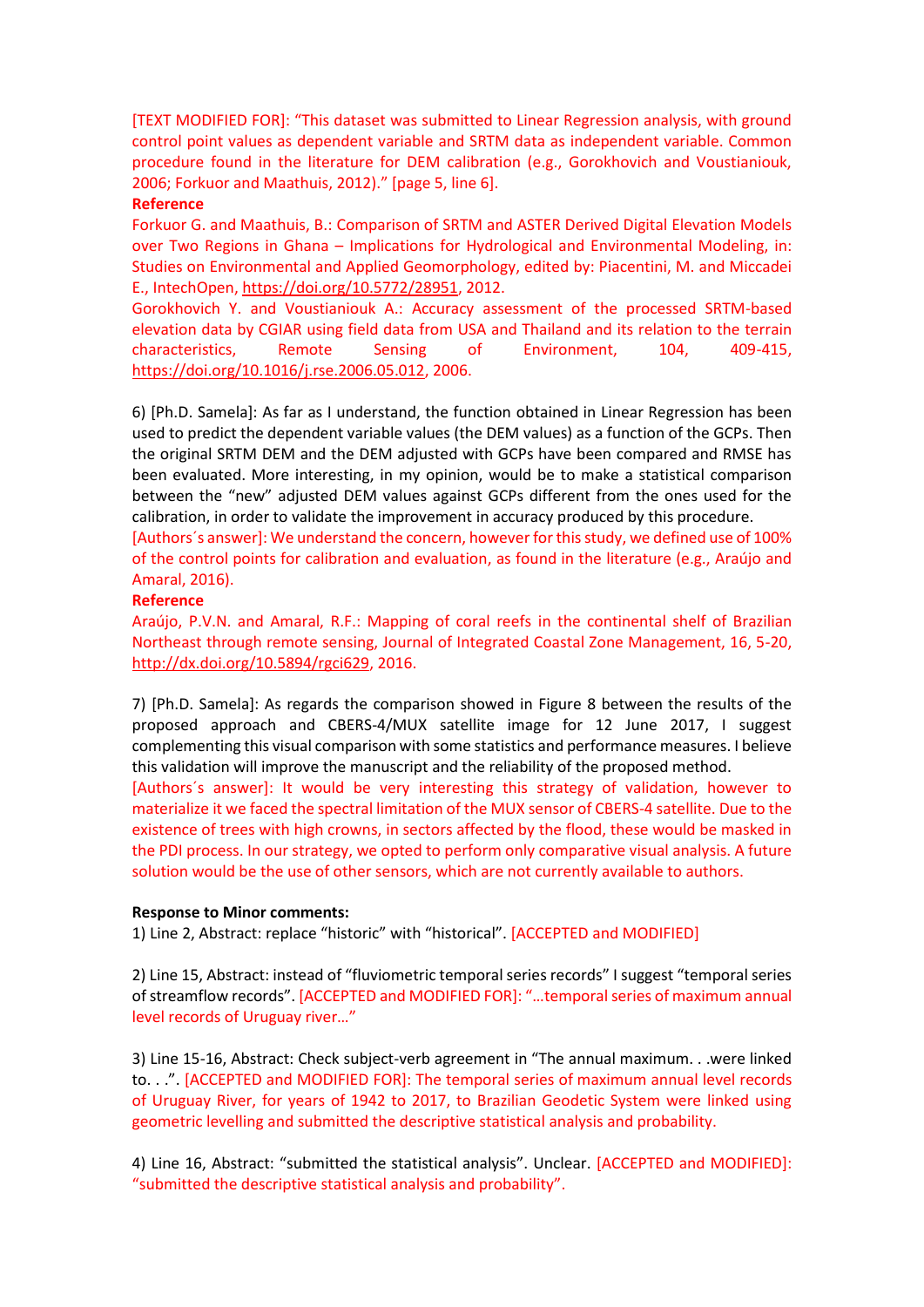5) Line 18-19, Abstract: "Using the temporal series statistical analysis results, was assessed the spatialisation of flood hazard classes on the calibrated DEM and validated". Please, rephrase and move the verb "was assessed" after its subject "the spatialisation of flood hazard classes on the calibrated DEM". [ACCEPTED and MODIFIED]

6) Line 23, Abstract: instead of "Were determinate 5 classes of flood hazards", move the verb at the end of the sentence and correct it in "were determined". [ACCEPTED and MODIFIED]

7) Line 28, Introduction: check subject-verb agreement: "causes" instead of "cause". [ACCEPTED and MODIFIED]

8) Page 2, lines 3-7, Introduction: "These geohazards can be prevented and reduced by providing reliable information to the public about the flood hazard through flood inundation maps (Alaghmand et al., 2010; Demir, 2015). Information about the flood's extension is extremely important to evaluate the hazard of flood-prone areas and to help the rescue operations during these events (Cook and Merwade, 2009). Flood hazard mapping is one of the tools used to help communities avoid or mitigate such losses and damages (Arrighi et al., 2013; Savage et al., 2014; Speckhann et al., 2017). Flood hazards maps need therefore to be created as they provide a basis for the development of flood risk management plans". 9) Please, rephrase and avoid repetition of the same concept.

[ACCEPTED and MODIFIED]: These hazards can be prevented and reduced by providing reliable information to the public about the flood hazard through flood inundation maps (Alaghmand et al., 2010; Demir, 2015). This information can, for example, assist urban management or even to help the rescue operations during these events (Cook and Merwade, 2009). Thus, helping the communities directly to avoid or mitigate such future losses and damages (Arrighi et al., 2013; Savage et al., 2014; Speckhann et al., 2017). Flood hazards maps need therefore to be created as they provide a basis for the development of flood risk management plans".

10) Page 2, lines 15-16, Introduction: use "high vertical accuracy" in "topographic data. . . must possess vertical highly accuracy altimetric". [ACCEPTED and MODIFIED]

11) Page 3, line 16, Study area: "official" instead of "oficial". [ACCEPTED and MODIFIED]

12) Page 3, line 15, Study area: correct "rive" with "river". [ACCEPTED and MODIFIED]

13) Page 4, Line 4, Section "3 Previous studies in Itaqui city on flooding": Check subject-verb agreement and grammar in "The flooding process of Uruguay River in Itaqui city are a natural phenomenon that afflicts the riverside population for decades". [ACCEPTED and MODIFIED]

14) Page 4, Line 6, Section "3 Previous studies in Itaqui city on flooding": "risks" instead of "riscks". [ACCEPTED and MODIFIED]

15) Page 4, Line 15: "fulfill" instead of "fulfil". [ACCEPTED and MODIFIED]

16) Page 4, Lines 15,16: "priming in the use on the high elevation accuracy of altimetric and fluviometric data to the modelling of flood geohazard mapping". Revise English. [MODIFIED FOR]: "…priming in the methodological application of use of high accuracy altimetric data to the modelling of flood hazard mapping…".

17) Page 4, Lines 20-22: "was submitted the statistical analyses". Unclear. [ACCEPTED and MODIFIED]